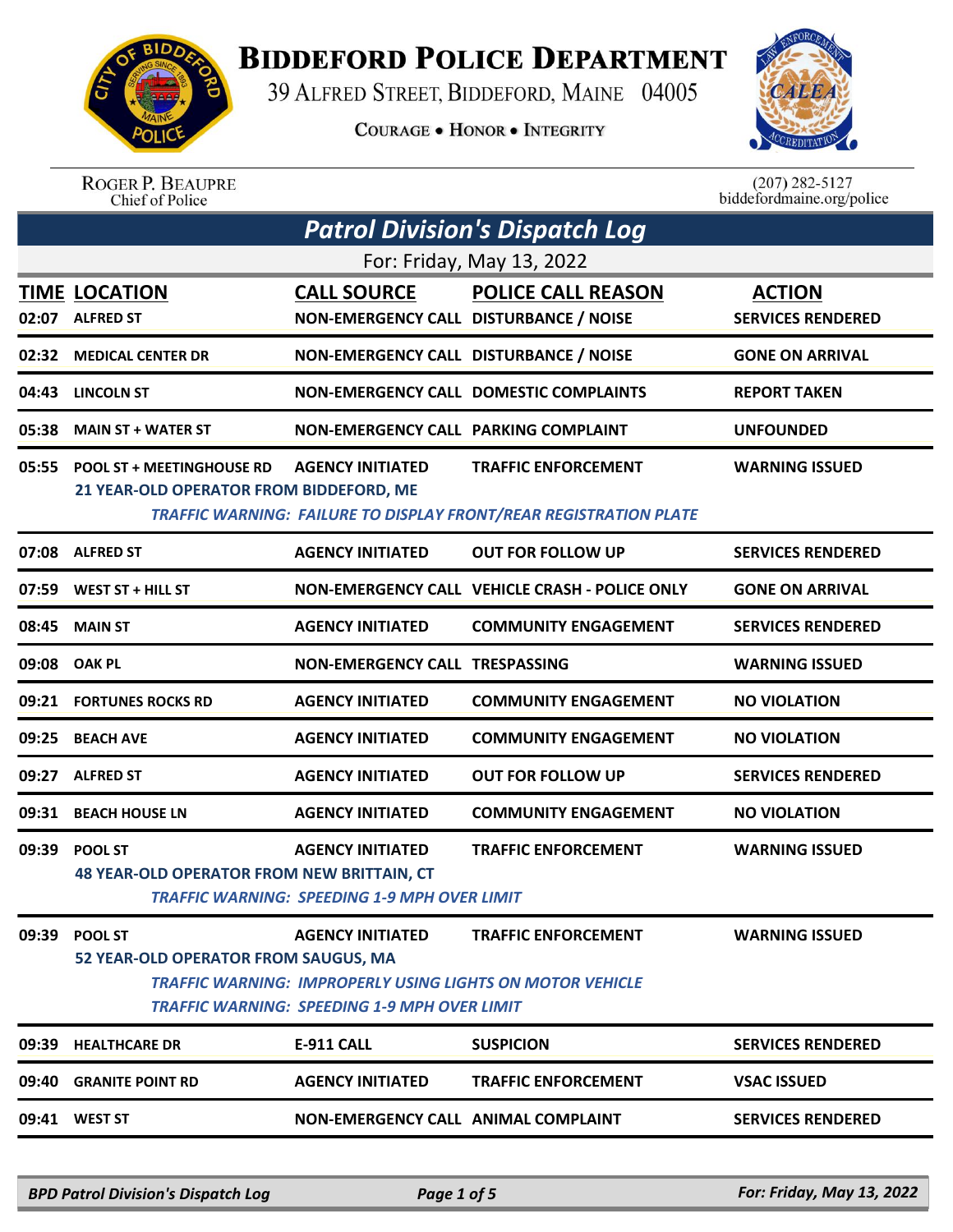|       | <b>TIME LOCATION</b><br>09:49 POOL ST                                 | <b>CALL SOURCE</b><br><b>AGENCY INITIATED</b>                                                                                               | <b>POLICE CALL REASON</b><br><b>TRAFFIC ENFORCEMENT</b>                                                            | <b>ACTION</b><br><b>WARNING ISSUED</b> |
|-------|-----------------------------------------------------------------------|---------------------------------------------------------------------------------------------------------------------------------------------|--------------------------------------------------------------------------------------------------------------------|----------------------------------------|
|       | 56 YEAR-OLD OPERATOR FROM PORTLAND, ME                                | <b>TRAFFIC WARNING: SPEEDING 1-9 MPH OVER LIMIT</b>                                                                                         |                                                                                                                    |                                        |
|       | 09:56 POOL ST<br>22 YEAR-OLD OPERATOR FROM FISKDALE, MA               | <b>AGENCY INITIATED</b><br><b>TRAFFIC CITATION: SPEEDING 10-14 MPH OVER LIMIT</b><br><b>TRAFFIC WARNING: FAILING TO YIELD RIGHT OF WAY</b>  | <b>TRAFFIC ENFORCEMENT</b>                                                                                         | <b>VSAC ISSUED</b>                     |
|       | 09:57 LAMOTHE AVE                                                     | NON-EMERGENCY CALL PARKING COMPLAINT                                                                                                        |                                                                                                                    | <b>SERVICES RENDERED</b>               |
|       | 09:58 MAIN ST                                                         | <b>AGENCY INITIATED</b>                                                                                                                     | <b>COMMUNITY ENGAGEMENT</b>                                                                                        | <b>SERVICES RENDERED</b>               |
|       | 10:09 POOL ST<br>57 YEAR-OLD OPERATOR FROM OLD ORCHARD BEACH, ME      | <b>AGENCY INITIATED</b><br><b>TRAFFIC WARNING: SPEEDING 1-9 MPH OVER LIMIT</b>                                                              | <b>TRAFFIC ENFORCEMENT</b>                                                                                         | <b>WARNING ISSUED</b>                  |
|       | 10:10 MAPLEWOOD AVE<br><b>CHARGE: OPERATE VEHICLE WITHOUT LICENSE</b> |                                                                                                                                             | NON-EMERGENCY CALL VEHICLE CRASH - POLICE ONLY<br>DEFENDANT: ADRIAN M RUSSELL  AGE: 18  RESIDENT OF: BIDDEFORD, ME | <b>SUMMONS ISSUED</b>                  |
|       | 10:15 POOL ST<br>31 YEAR-OLD OPERATOR FROM E WATERBORO, ME            | <b>AGENCY INITIATED</b><br><b>TRAFFIC WARNING: SPEEDING 1-9 MPH OVER LIMIT</b>                                                              | <b>TRAFFIC ENFORCEMENT</b><br><b>TRAFFIC CITATION: FAILING TO PRODUCE EVIDENCE OF VEHICLE INSURANCE</b>            | <b>VSAC ISSUED</b>                     |
|       | 10:18 ALFRED ST + ELM ST                                              | <b>NON-EMERGENCY CALL BOLO</b>                                                                                                              |                                                                                                                    | <b>NEGATIVE CONTACT</b>                |
|       | 10:33 POOL ST + PIKE ST<br>52 YEAR-OLD OPERATOR FROM WEYMOUTH, MA     | <b>AGENCY INITIATED</b><br><b>TRAFFIC CITATION: SPEEDING 20-24 MPH OVER LIMIT</b>                                                           | <b>TRAFFIC ENFORCEMENT</b>                                                                                         | <b>VSAC ISSUED</b>                     |
|       | 10:34 PROSPECT ST                                                     | NON-EMERGENCY CALL FRAUD / SCAM                                                                                                             |                                                                                                                    | <b>REPORT TAKEN</b>                    |
|       | 10:43 POOL ST<br><b>48 YEAR-OLD OPERATOR FROM KENNEBUNKPORT, ME</b>   | <b>AGENCY INITIATED</b><br><b>TRAFFIC WARNING: SPEEDING 10-14 MPH OVER LIMIT</b>                                                            | <b>TRAFFIC ENFORCEMENT</b>                                                                                         | <b>WARNING ISSUED</b>                  |
|       | 10:45 ELM ST                                                          | NON-EMERGENCY CALL ANIMAL COMPLAINT                                                                                                         |                                                                                                                    | <b>SERVICES RENDERED</b>               |
| 10:49 | <b>POOL ST</b><br>20 YEAR-OLD OPERATOR FROM BIDDEFORD, ME             | <b>AGENCY INITIATED</b><br><b>TRAFFIC WARNING: SPEEDING 1-9 MPH OVER LIMIT</b>                                                              | <b>TRAFFIC ENFORCEMENT</b>                                                                                         | <b>WARNING ISSUED</b>                  |
|       | 10:49 POOL ST<br>22 YEAR-OLD OPERATOR FROM S. BURLINGTON, VT          | <b>AGENCY INITIATED</b><br><b>TRAFFIC WARNING: MOTOR VEHICLE FOLLOWING TOO CLOSE</b><br><b>TRAFFIC WARNING: SPEEDING 1-9 MPH OVER LIMIT</b> | <b>TRAFFIC ENFORCEMENT</b>                                                                                         | <b>WARNING ISSUED</b>                  |
|       | 10:53 ALFRED ST                                                       | <b>WALK-IN AT STATION</b><br><b>CHARGE: FAILURE TO REGISTER MOTOR VEHICLE 150 DAYS OF RESIDENCY</b>                                         | <b>PAPERWORK</b><br>DEFENDANT: LUCAS C ALFORD  AGE: 37  RESIDENT OF: BIDDEFORD, ME                                 | <b>SUMMONS ISSUED</b>                  |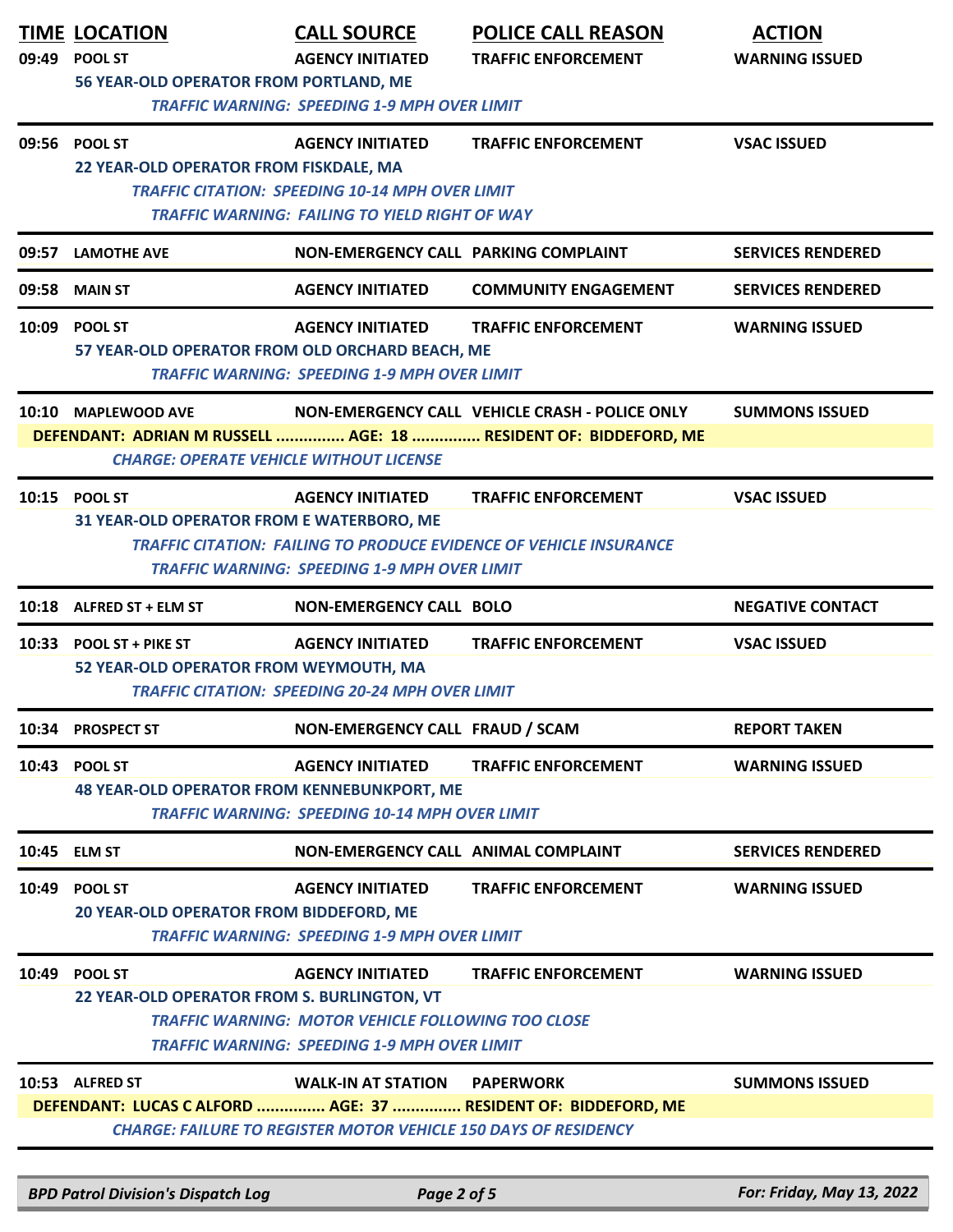|       | <b>TIME LOCATION</b><br>10:58 POOL ST + BLANDINGS WAY<br><b>21 YEAR-OLD OPERATOR FROM LAKE FOREST, IL</b> | <b>CALL SOURCE</b><br><b>AGENCY INITIATED</b>                                     | <b>POLICE CALL REASON</b><br><b>TRAFFIC ENFORCEMENT</b> | <b>ACTION</b><br><b>WARNING ISSUED</b> |
|-------|-----------------------------------------------------------------------------------------------------------|-----------------------------------------------------------------------------------|---------------------------------------------------------|----------------------------------------|
|       |                                                                                                           | <b>TRAFFIC WARNING: SPEEDING 1-9 MPH OVER LIMIT</b>                               |                                                         |                                        |
| 11:05 | <b>MAIN ST + ELM ST</b>                                                                                   | <b>RADIO</b>                                                                      | <b>DRUNKENNESS</b>                                      | <b>SERVICES RENDERED</b>               |
|       | 11:06 POOL ST<br><b>62 YEAR-OLD OPERATOR FROM BIDDEFORD, ME</b>                                           | <b>AGENCY INITIATED</b><br><b>TRAFFIC WARNING: SPEEDING 1-9 MPH OVER LIMIT</b>    | <b>TRAFFIC ENFORCEMENT</b>                              | <b>WARNING ISSUED</b>                  |
|       | 11:06 LESSARD AVE                                                                                         | <b>AGENCY INITIATED</b>                                                           | <b>SEX OFFENDER COMPLIANCE CHK</b>                      | <b>NEGATIVE CONTACT</b>                |
|       | 11:10 OAK ST                                                                                              | <b>AGENCY INITIATED</b>                                                           | <b>SEX OFFENDER COMPLIANCE CHK</b>                      | <b>NEGATIVE CONTACT</b>                |
|       | 11:11 POOL ST + DECARY RD<br><b>19 YEAR-OLD OPERATOR FROM HAVERHILL, MA</b>                               | <b>AGENCY INITIATED</b><br><b>TRAFFIC CITATION: SPEEDING 15-19 MPH OVER LIMIT</b> | <b>TRAFFIC ENFORCEMENT</b>                              | <b>VSAC ISSUED</b>                     |
| 11:22 | <b>POOL ST</b><br><b>40 YEAR-OLD OPERATOR FROM SACO, ME</b>                                               | <b>AGENCY INITIATED</b><br><b>TRAFFIC WARNING: SPEEDING 1-9 MPH OVER LIMIT</b>    | <b>TRAFFIC ENFORCEMENT</b>                              | <b>WARNING ISSUED</b>                  |
| 11:25 | <b>POOL ST + BLANDINGS WAY</b><br><b>46 YEAR-OLD OPERATOR FROM COCKEYSVILLE, VT</b>                       | <b>AGENCY INITIATED</b><br><b>TRAFFIC WARNING: SPEEDING 10-14 MPH OVER LIMIT</b>  | <b>TRAFFIC ENFORCEMENT</b>                              | <b>WARNING ISSUED</b>                  |
| 11:36 | <b>POOL ST + SEVIGNY AVE</b><br>17 YEAR-OLD OPERATOR FROM ALFRED, ME                                      | <b>AGENCY INITIATED</b><br><b>TRAFFIC WARNING: SPEEDING 1-9 MPH OVER LIMIT</b>    | <b>TRAFFIC ENFORCEMENT</b>                              | <b>WARNING ISSUED</b>                  |
| 11:46 | <b>POOL ST + SEVIGNY AVE</b><br>24 YEAR-OLD OPERATOR FROM BIDDEFORD, ME                                   | <b>AGENCY INITIATED</b><br><b>TRAFFIC CITATION: SPEEDING 20-24 MPH OVER LIMIT</b> | <b>TRAFFIC ENFORCEMENT</b>                              | <b>VSAC ISSUED</b>                     |
|       | 11:58 POOL ST<br>28 YEAR-OLD OPERATOR FROM BIDDEFORD, ME                                                  | <b>AGENCY INITIATED</b><br><b>TRAFFIC WARNING: SPEEDING 10-14 MPH OVER LIMIT</b>  | <b>TRAFFIC ENFORCEMENT</b>                              | <b>WARNING ISSUED</b>                  |
|       | 12:01 ALFRED ST + MAINE TPKE                                                                              | <b>AGENCY INITIATED</b>                                                           | <b>DISABLED VEHICLE</b>                                 | <b>SERVICES RENDERED</b>               |
|       | 12:05 DECARY RD + POOL ST<br>54 YEAR-OLD OPERATOR FROM BIDDEFORD, ME                                      | <b>AGENCY INITIATED</b><br><b>TRAFFIC WARNING: SPEEDING 1-9 MPH OVER LIMIT</b>    | <b>TRAFFIC ENFORCEMENT</b>                              | <b>WARNING ISSUED</b>                  |
|       | 12:11 POOL ST<br>83 YEAR-OLD OPERATOR FROM BIDDEFORD, ME                                                  | <b>AGENCY INITIATED</b><br><b>TRAFFIC CITATION: SPEEDING 15-19 MPH OVER LIMIT</b> | <b>TRAFFIC ENFORCEMENT</b>                              | <b>VSAC ISSUED</b>                     |
|       | 12:23 POOL ST<br>26 YEAR-OLD OPERATOR FROM HOLDEN, ME                                                     | <b>AGENCY INITIATED</b><br><b>TRAFFIC CITATION: SPEEDING 10-14 MPH OVER LIMIT</b> | <b>TRAFFIC ENFORCEMENT</b>                              | <b>VSAC ISSUED</b>                     |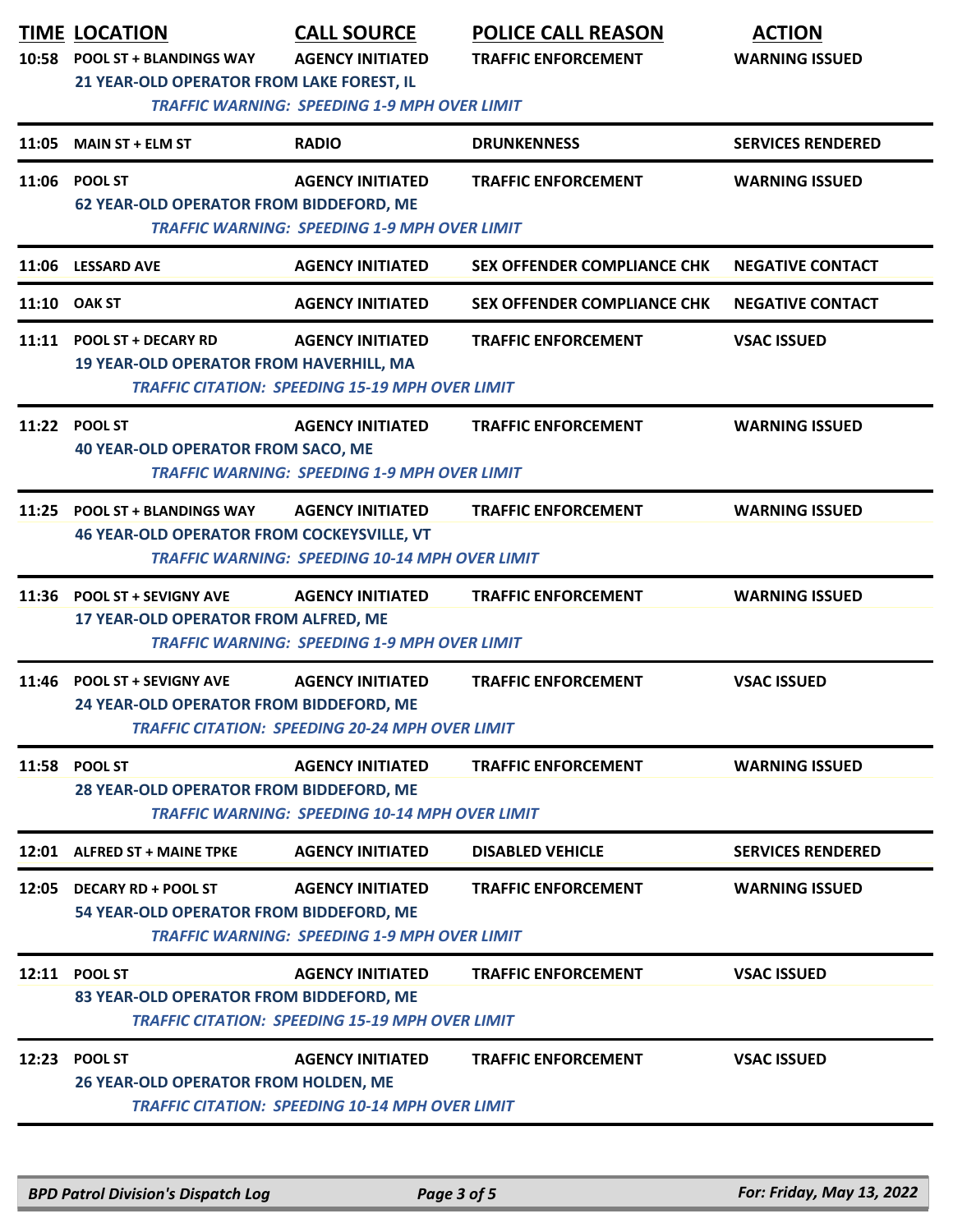| 12:37 | <b>TIME LOCATION</b><br>POOL ST                                                                                                                                                                                                                                                                                                                         | <b>CALL SOURCE</b><br><b>AGENCY INITIATED</b>                                                                   | <b>POLICE CALL REASON</b><br><b>TRAFFIC ENFORCEMENT</b>                                                              | <b>ACTION</b><br><b>WARNING ISSUED</b> |  |
|-------|---------------------------------------------------------------------------------------------------------------------------------------------------------------------------------------------------------------------------------------------------------------------------------------------------------------------------------------------------------|-----------------------------------------------------------------------------------------------------------------|----------------------------------------------------------------------------------------------------------------------|----------------------------------------|--|
|       | 20 YEAR-OLD OPERATOR FROM WILMINGTON, MA                                                                                                                                                                                                                                                                                                                | <b>TRAFFIC WARNING: SPEEDING 10-14 MPH OVER LIMIT</b>                                                           |                                                                                                                      |                                        |  |
|       | 12:42 POOL ST<br>20 YEAR-OLD OPERATOR FROM WEYMOUTH, MA                                                                                                                                                                                                                                                                                                 | <b>AGENCY INITIATED</b>                                                                                         | <b>TRAFFIC ENFORCEMENT</b><br>TRAFFIC CITATION: PASS 18 OR OLDER; OPER NOT PROPERLY SECURED IN SEAT BELT 1ST OFFENSE | <b>VSAC ISSUED</b>                     |  |
| 12:43 | HILLS BEACH RD + HERON COVE AGENCY INITIATED<br>70 YEAR-OLD OPERATOR FROM MILFORD, MA                                                                                                                                                                                                                                                                   | <b>TRAFFIC WARNING: SPEEDING 10-14 MPH OVER LIMIT</b><br><b>TRAFFIC CITATION: SPEEDING 10-14 MPH OVER LIMIT</b> | <b>TRAFFIC ENFORCEMENT</b>                                                                                           | <b>VSAC ISSUED</b>                     |  |
| 12:50 | <b>POOL ST + ALFRED ST</b>                                                                                                                                                                                                                                                                                                                              | <b>E-911 CALL</b>                                                                                               | <b>VEHICLE CRASH - POLICE ONLY</b>                                                                                   | <b>STATE FORM TAKEN</b>                |  |
|       | 12:58 POOL ST<br><b>AGENCY INITIATED</b><br><b>TRAFFIC ENFORCEMENT</b><br><b>SUMMONS ISSUED</b><br>DEFENDANT: DONALD R GADBOIS  AGE: 48  RESIDENT OF: BIDDEFORD, ME<br><b>CHARGE: FAILURE TO REGISTER VEHICLE</b><br><b>TRAFFIC CITATION: OPERATE VEHICLE W/O VALID INSPECTION CERTIFICATE</b><br><b>TRAFFIC WARNING: SPEEDING 10-14 MPH OVER LIMIT</b> |                                                                                                                 |                                                                                                                      |                                        |  |
|       | <b>13:31 FORTUNES ROCKS RD</b>                                                                                                                                                                                                                                                                                                                          | <b>AGENCY INITIATED</b>                                                                                         | <b>COMMUNITY ENGAGEMENT</b>                                                                                          | <b>NO VIOLATION</b>                    |  |
|       | 13:36 BEACH AVE                                                                                                                                                                                                                                                                                                                                         | <b>AGENCY INITIATED</b>                                                                                         | <b>COMMUNITY ENGAGEMENT</b>                                                                                          | <b>SERVICES RENDERED</b>               |  |
|       | 13:45 ELM ST + ST MARYS ST                                                                                                                                                                                                                                                                                                                              | <b>NON-EMERGENCY CALL CHECK WELFARE</b>                                                                         |                                                                                                                      | <b>SERVICES RENDERED</b>               |  |
|       | 13:46 BEACH HOUSE LN                                                                                                                                                                                                                                                                                                                                    | <b>AGENCY INITIATED</b>                                                                                         | <b>COMMUNITY ENGAGEMENT</b>                                                                                          | <b>NO VIOLATION</b>                    |  |
|       | 14:02 PEARL ST                                                                                                                                                                                                                                                                                                                                          | <b>RADIO</b>                                                                                                    | <b>VEHICLE CRASH - POLICE ONLY</b>                                                                                   | <b>SERVICES RENDERED</b>               |  |
|       | 14:32 MAIN ST                                                                                                                                                                                                                                                                                                                                           | <b>NON-EMERGENCY CALL ASSIST CITIZEN</b>                                                                        |                                                                                                                      | <b>SERVICES RENDERED</b>               |  |
|       | 14:34 ALFRED ST                                                                                                                                                                                                                                                                                                                                         | <b>WALK-IN AT STATION</b>                                                                                       | <b>CIVIL COMPLAINT</b>                                                                                               | <b>SERVICES RENDERED</b>               |  |
|       | 14:44 MAIN ST                                                                                                                                                                                                                                                                                                                                           | <b>NON-EMERGENCY CALL LITTERING</b>                                                                             |                                                                                                                      | <b>SERVICES RENDERED</b>               |  |
| 15:01 | <b>MAIN ST</b>                                                                                                                                                                                                                                                                                                                                          | E-911 CALL                                                                                                      | <b>JUVENILE OFFENSES</b>                                                                                             | <b>NEGATIVE CONTACT</b>                |  |
| 15:09 | <b>GRAHAM ST + CRESCENT ST</b>                                                                                                                                                                                                                                                                                                                          | NON-EMERGENCY CALL PARKING COMPLAINT                                                                            |                                                                                                                      | <b>SERVICES RENDERED</b>               |  |
|       | 15:16 MAPLEWOOD AVE                                                                                                                                                                                                                                                                                                                                     | NON-EMERGENCY CALL ANIMAL COMPLAINT                                                                             |                                                                                                                      | <b>SERVICES RENDERED</b>               |  |
|       | 16:09 HILL ST                                                                                                                                                                                                                                                                                                                                           | <b>WALK-IN AT STATION</b>                                                                                       | THEFT/HARASSMENT/TERRORIZING REPORT TAKEN                                                                            |                                        |  |
|       | 16:24 FRANKLIN ST                                                                                                                                                                                                                                                                                                                                       | <b>WALK-IN AT STATION</b>                                                                                       | <b>MOTOR VEHICLE THEFT</b>                                                                                           | <b>SERVICES RENDERED</b>               |  |
|       | 16:32 POOL ST                                                                                                                                                                                                                                                                                                                                           | <b>WALK-IN AT STATION</b>                                                                                       | <b>ARTICLES LOST/FOUND</b>                                                                                           | <b>SERVICES RENDERED</b>               |  |
|       | 16:32 ALFRED ST                                                                                                                                                                                                                                                                                                                                         | <b>WALK-IN AT STATION</b>                                                                                       | <b>OUT FOR FOLLOW UP</b>                                                                                             | <b>SERVICES RENDERED</b>               |  |
|       | 16:33 STATE ST                                                                                                                                                                                                                                                                                                                                          | <b>E-911 CALL</b>                                                                                               | <b>WEAPONS</b>                                                                                                       | <b>UNFOUNDED</b>                       |  |
|       | 16:38 ALFRED ST + MARINER WAY                                                                                                                                                                                                                                                                                                                           | <b>E-911 CALL</b>                                                                                               | <b>BOLO</b>                                                                                                          | <b>NEGATIVE CONTACT</b>                |  |
| 16:39 | <b>CHERRY LN</b>                                                                                                                                                                                                                                                                                                                                        | NON-EMERGENCY CALL HARASSMENT                                                                                   |                                                                                                                      | <b>SERVICES RENDERED</b>               |  |

*BPD Patrol Division's Dispatch Log Page 4 of 5 For: Friday, May 13, 2022*